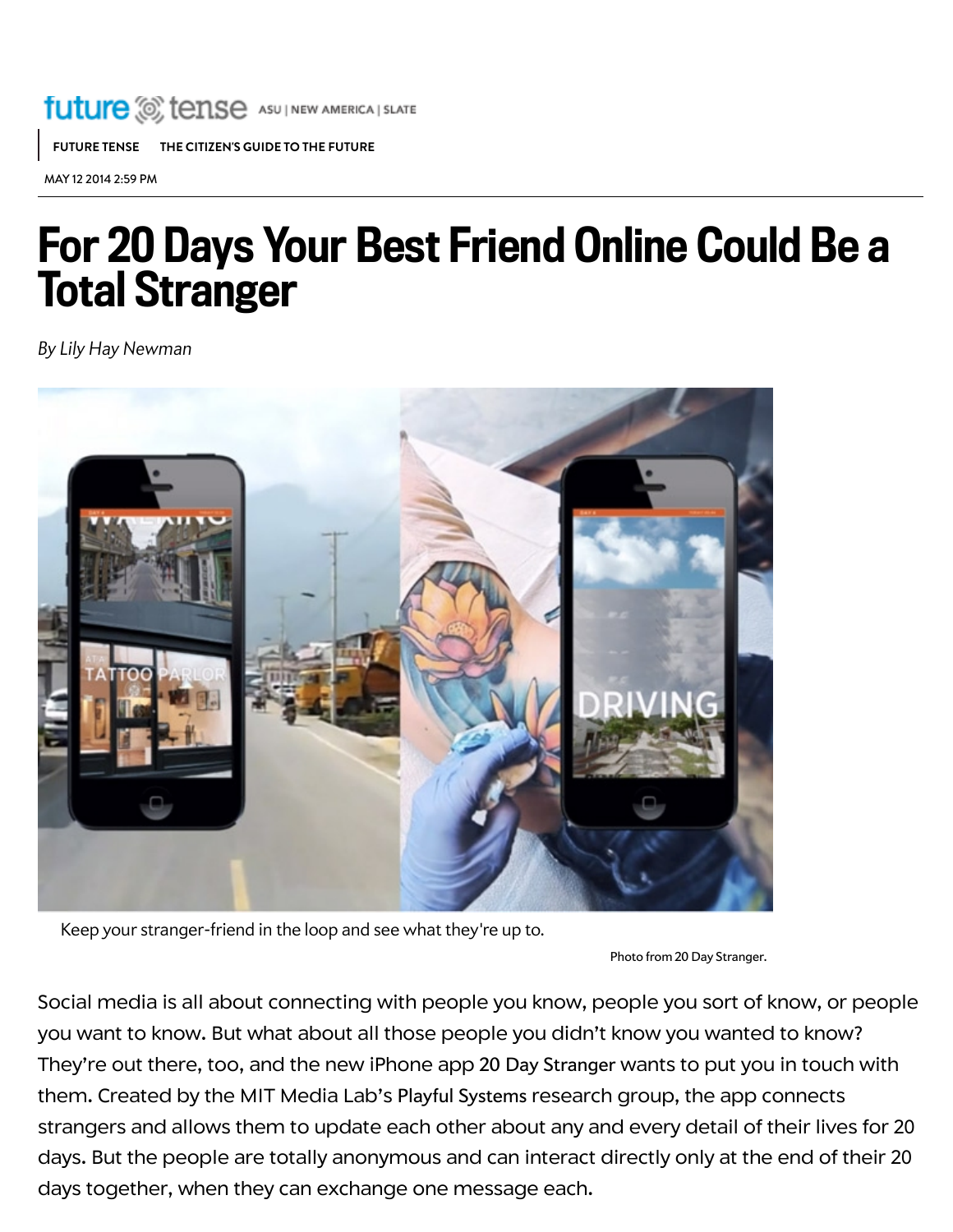20 Day Stranger uses information from the iPhone's sensors to alert your stranger-friend when you wake up (and start moving the phone), when you're in a car or bus (from GPS tracking), and where you are. But it isn't totally privacy-invading: The app also takes steps to keep both people anonymous. When it shows your stranger-friend that you're walking around somewhere, it accompanies the notification with images from a half-mile radius of where you actually are on Google Maps. Your stranger-friend might be able to figure out what area you're in, or they might not.

Kevin Slavin, the director of Playful Systems, [explained](http://www.fastcodesign.com/3030145/mit-iphone-app-makes-you-intimate-with-a-stranger) to Fast Company that the app's goal is to introduce people online in a positive and empathetic way, rather than one that's filled with suspicion or doubt. Though 20 Day Stranger is currently being beta tested, Playful Systems' goal is to generally release it in the App Store. But the group is worried about getting people to adopt it all over instead of building up user bases in certain geographic areas. "There's no one type of person what will make it useful," Slavin said. "It's the heterogeneous quality of everyone in aggregate. Which is a bad [promotional] strategy if you're making commercial software."

At this point it's not that rare to interact frequently with someone you've never met in person on social media. What's unusual it not to know their name or anything about who they are. But an honest window into another person's life without the pressure of identity could expand your worldview and maybe even stimulate introspection. It sounds like a step up from [Secret](http://www.slate.com/articles/technology/technology/2014/03/whisper_secret_yik_yak_new_anonymous_social_networks_are_neither_new_nor.html), that's for sure.